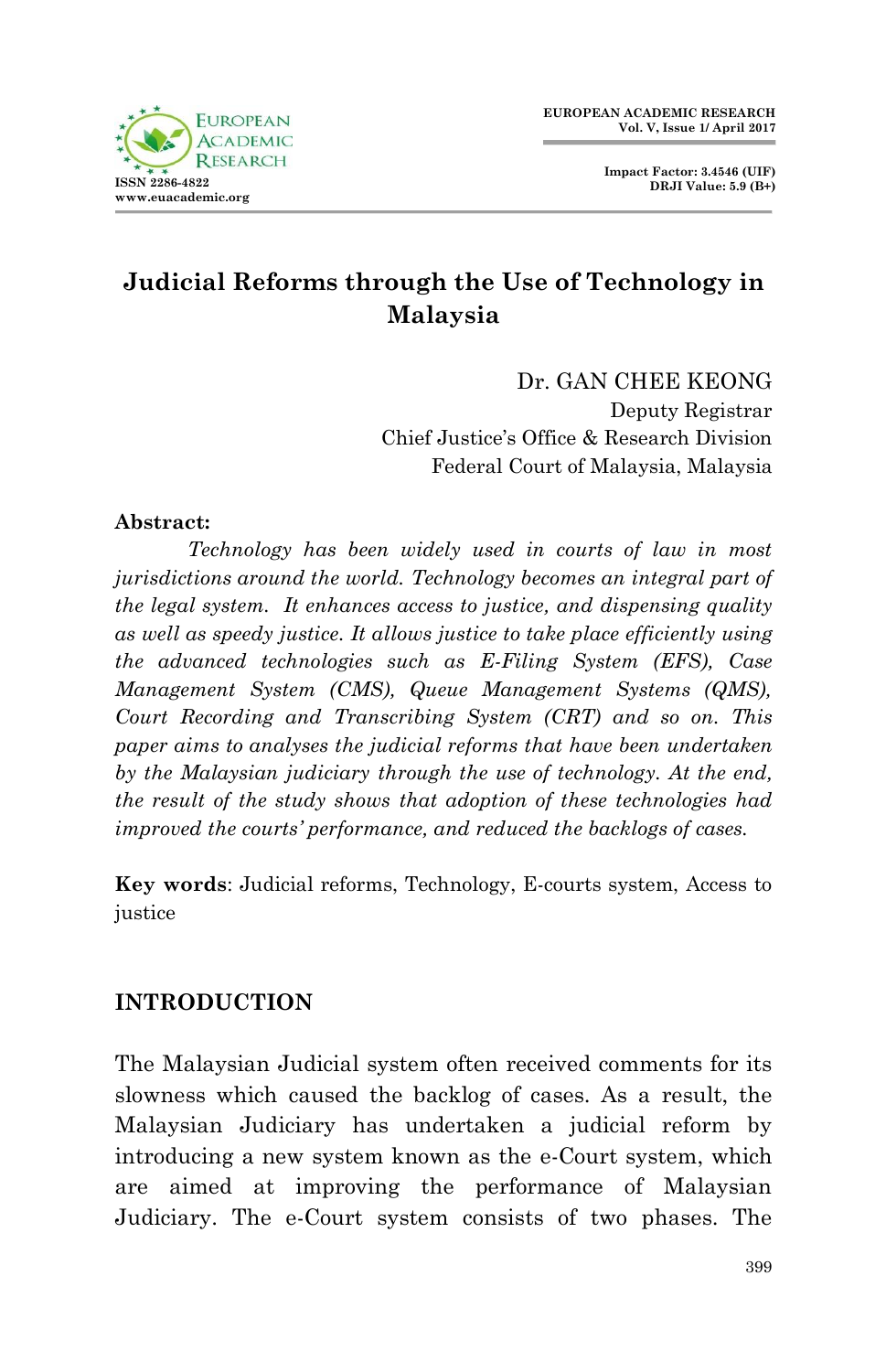Phase I of the e-Court system comprises the e-filing, Case Management System (CMS), Queue Management System (QMS) and Court Recording and Transcription System (CRT). The Phase II of the project has additional modules which are not available in Phase I. Those modules include online filing for criminal matters and Power of Attorney, appeal module for the Court of Appeal and Federal Court, e-lelong, integration with Bar Council for Practising Certificate Module, and integration with the Royal Malaysian Police, Road Transport Department, Immigration Department, National Registration Department, Insolvency Department and Prison Department (Qishin Tariq, 2016). The judicial reforms initiated by the Malaysian Judiciary is a must in order to strengthen the rule of law, bring back the trust and confidence of people in the judiciary, and finally enhance access to justice.

# **JUDICIAL REFORMS**

In Malaysia, the court seriousness to clear backlog and accelerate the disposal of cases were started when Tun Zaki Tun Azmi CJ (as he then was) appointed as the Chief Justice in the year 2008. According to the World Bank Report, prior to 2008, the court had introduced the pre-trial case management into the Rules of the High Court to reduce the backlog of cases and ineffectiveness of courts, but they did not succeed as it was reported that the advocates of the reforms were largely High Court judges, and the series of Chief Justices who were not actively involved. That was the period between 2002 and 2005. It was the year 2009 when reforms in the whole judicial system were introduced and executed in order to expedite the disposal of cases (World Bank, 2011). The reforms targeted at improving the administration of justice. In order to enhance the efficiency of the Judiciary at all levels, the Malaysian Judiciary had introduced the "e-Court System" in 2009.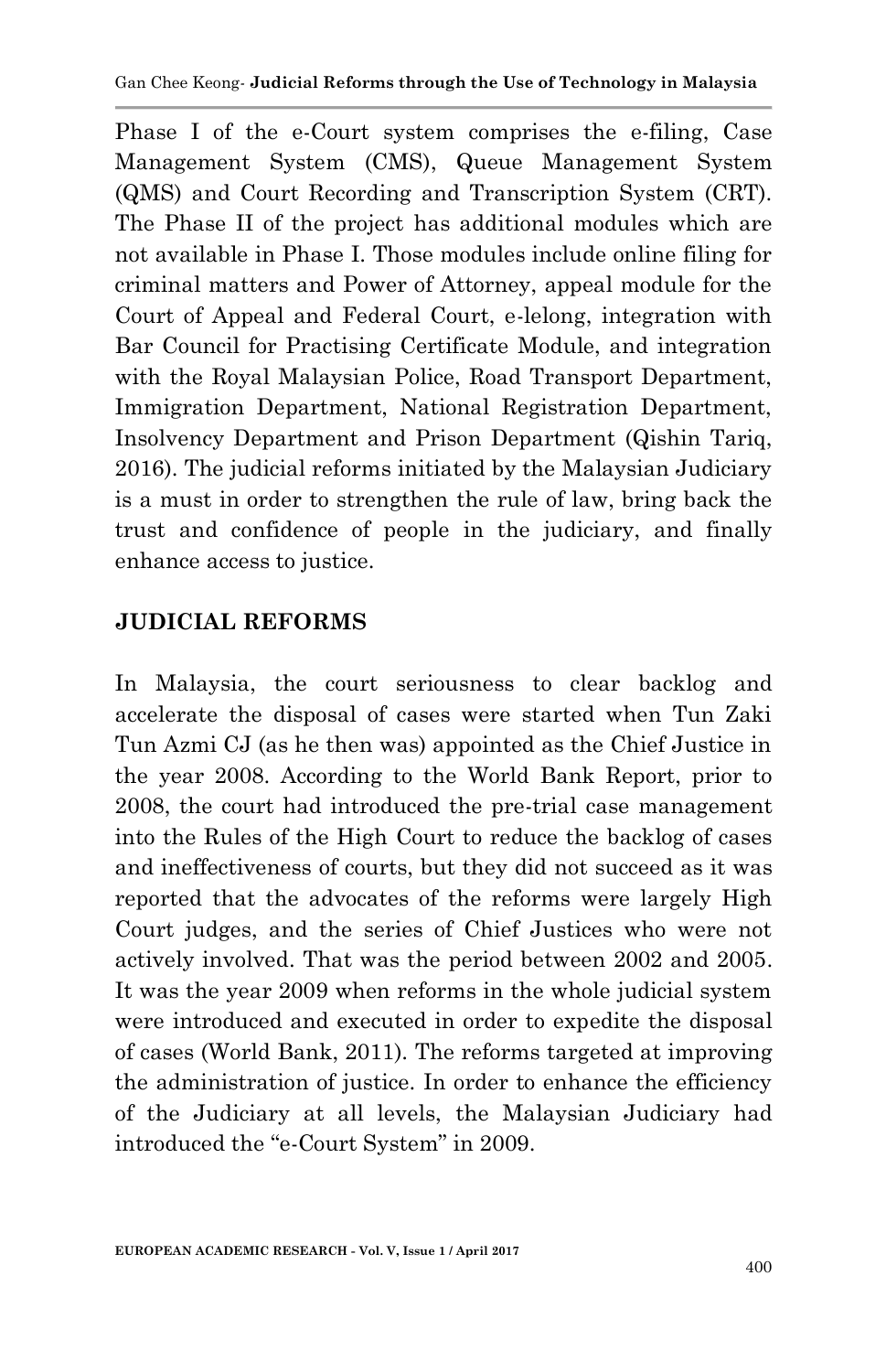### **THE E-COURT SYSTEM**

The e-Court system consists of two phases. The Phase I of the e-Court system was launched on 9 August 2009 and was fully completed in June 2011 (Arifin Zakaria, 2012). Under Phase I, the e-Court system comprises the E-filing, Case Management System (CMS), Queue Management System (QMS) and Court Recording and Transcription System (CRT). Since 2009, only CRT system had been installed in all courts throughout Malaysia. The other e-Court system such as e-filing, CMS and QMS have been set up in the main court complexes namely Kuala Lumpur, Shah Alam, Ipoh, Georgetown, Johor Bharu and Putrajaya. Since the introduction of the e-Court system, the usage of the system has grown significantly as the case backlog have been substantially reduced. Thus, the Malaysian Judiciary has planned to expand the e-Court system for all the courts throughout Malaysia. Nevertheless, the e-Court system then was facing critical challenges. So Malaysian Judiciary had taken steps to address these challenges through e-Court Phase II, which equipped with new features and additional modules which are not available in Phase I to benefit the stakeholders.

### **(A) PHASE I**

According to the book of Malaysian Judiciary: A Perspective published in 2011 (Zainun Ali et al., 2011), the e-Court system consists of several components. The main components are as follows:

### **(i) The e-Filing System**

Electronic Filing System or known as an e-filing system allows the lawyers to file their cases online. Therefore, legal firms need not have to file the physical documents manually to the respective Courts. With the e-filing system in place, summonses or documents can be filed by a lawyer who is in another town through the online e-filing system. Lawyers just need to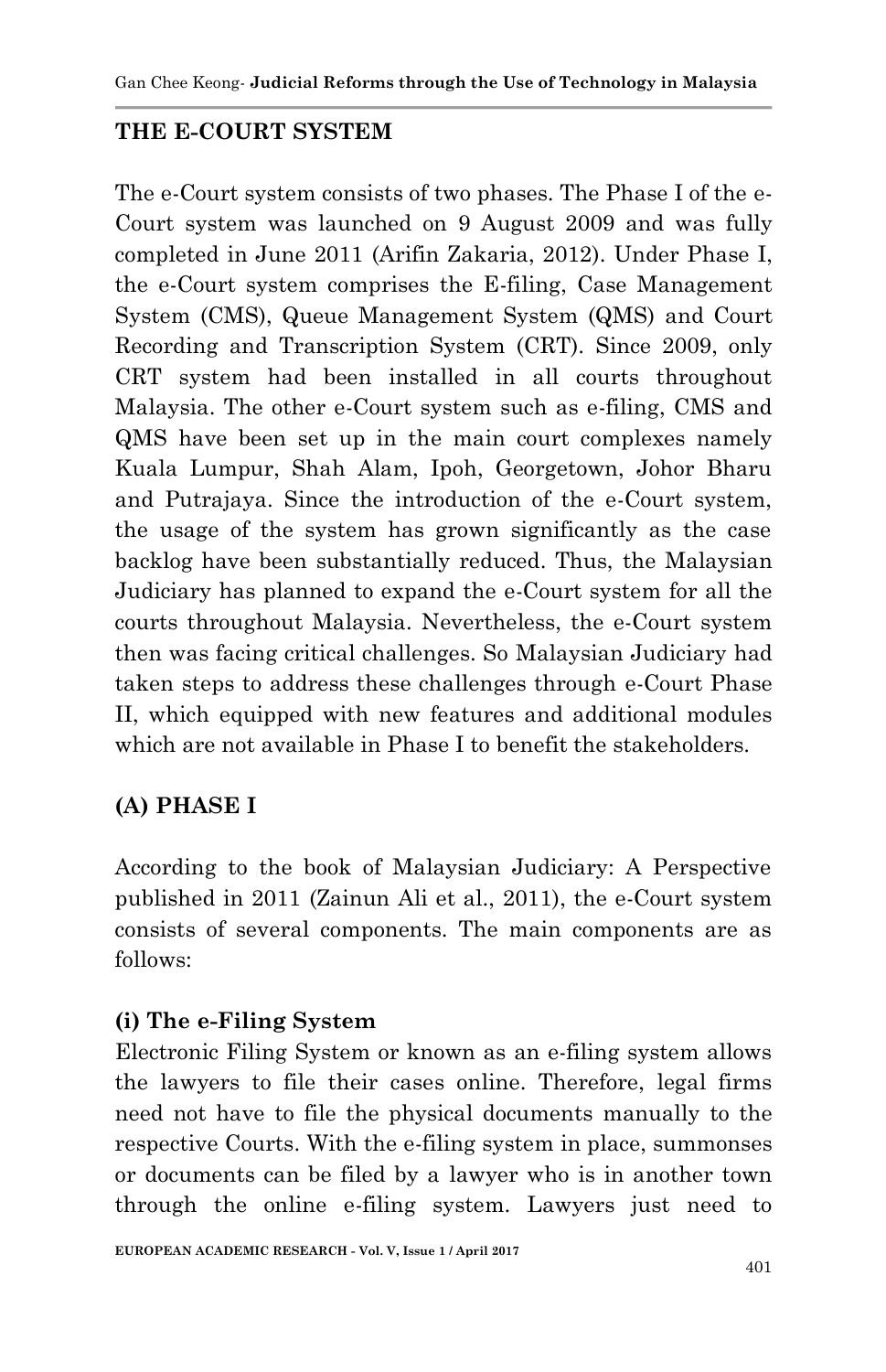prepare all the necessary documents on a computer and login to the e-Filing portal and upload the documents. A payment of fees can then be made via internet banking. All receipts and acknowledgements are then e-mailed to the lawyer. This definitely saves time and costs of all parties.

The particulars such as date and time of case management are recorded within the system once the documents are uploaded after registration. The system will then generate the case number online. The assignment of the cases to the respective Courts will also handle by the system. The system will then process the submission based on the requirements specified by checking for basic documentation such as statements of claim, notices of appointment of solicitors and so on to determine the submission is a complete submission. Besides, the e-filing system is able to calculate the registration and filing fees as well as generating a bill of charges. The rates of charges are entirely configurable so it allows the Malaysian Judiciary to amend the rates whenever there are changes. The case so registered will then be sent to the respective Court, and an email will be sent to the lawyer to notify the status of filing. The lawyer can then print the document and proceed accordingly.

### **(ii) The Case Management System (CMS)**

The Case Management System (CMS) is a system that manages the cases electronically, without physical files (Wan Satirah Wan Mohd Saman at al., 2013). The CMS is the main component of the e-Court System. It was introduced in January in 2011. The Case Management System allows for computerising file tracking, scheduling of trials, retrieving of statistics, managing reports and monitoring the cases. With this system, management of court cases is more systematic for the CMS creates a detailed record of a case thus doing away with the manual process. This system can be accessed by court officers, judges and staff.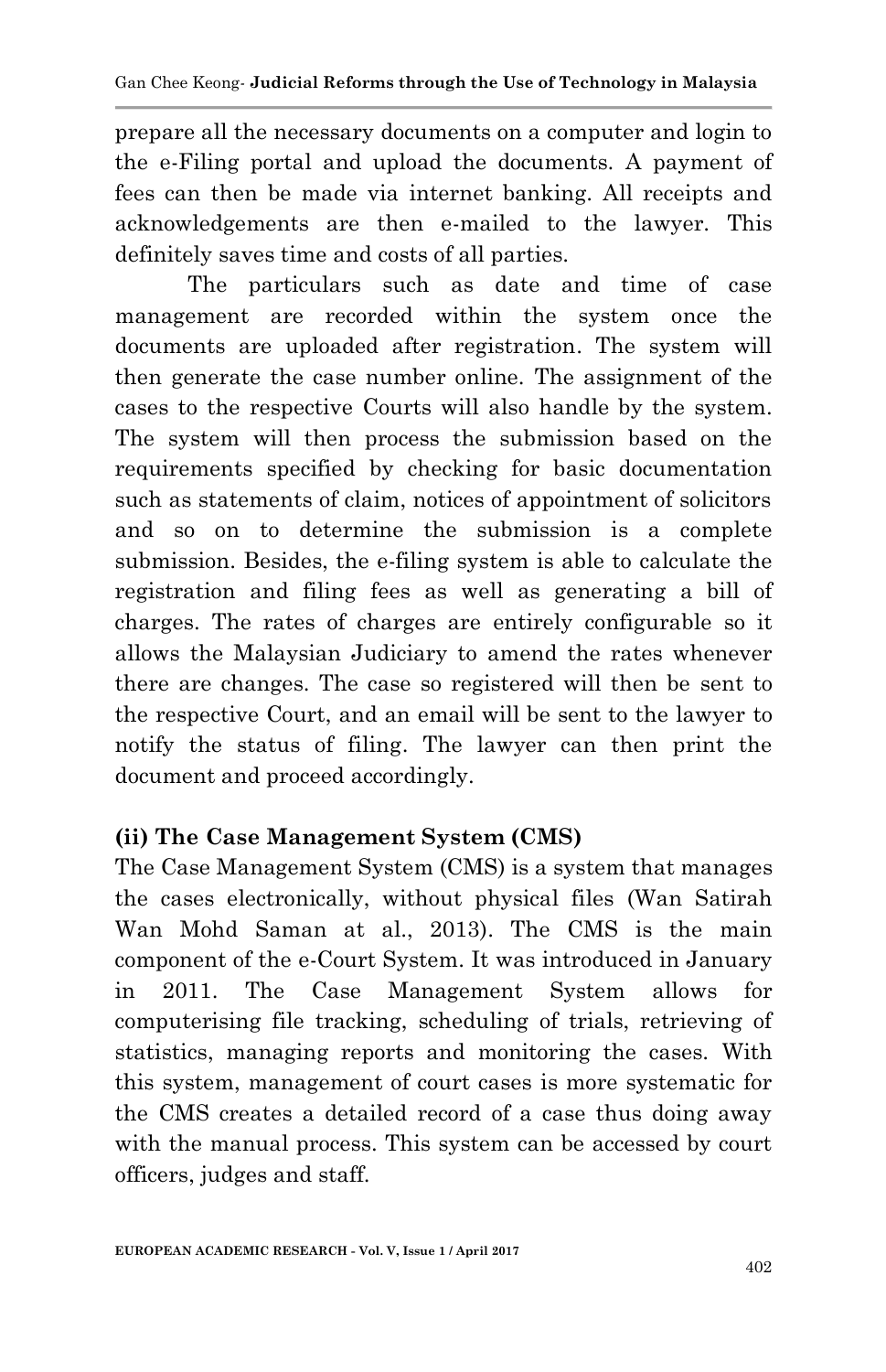In addition, this system also provides a digital diary planner to assist the officers to set dates for trial in accordance with the judges" free dates. The mention date together with the assigned Court will become immediately available once the case is filed. This system will track and monitor cases to determine whether the parties are ready for trial as there may be an interlocutory application and Pre-Trial Case Management hearings before a trial date is fixed. The Court staffs will ensure the information on the case is updated as it progresses from time to time. This system has accelerated the process before the trial. Additionally, CMS enables the Courts to electronically manage common diaries, centralise the assignment of cases, endorse and retrieve case minutes, publish cause lists, and produce statistic.

#### **(iii) The Queue Management System**

The Queue Management System (QMS) is a system that record the attendance of lawyers using kiosk system. Before this system in place, lawyers have to wait for their turn to be called (Kamal Halili Hassan et al., 2011). Through QMS, the lawyers will record their attendance using the kiosk once they arrive at the court. It will provide information on whether the case is listed and whether the opposing party is present. It also registers attendance and provides information in relation to the venue of the hearing. The lawyers also have the option to register for a short messaging system (SMS) alert, which means that they will be informed via SMS when their case is ready to be called. Therefore, the lawyers can attend matters in other courts at the same time or do other works while waiting as they had registered their case number in a kiosk system. This not only save the waiting time, but also spare the lawyers from having to search for the printed cause list and venue of the hearing. It is really benefits for both staff and lawyers.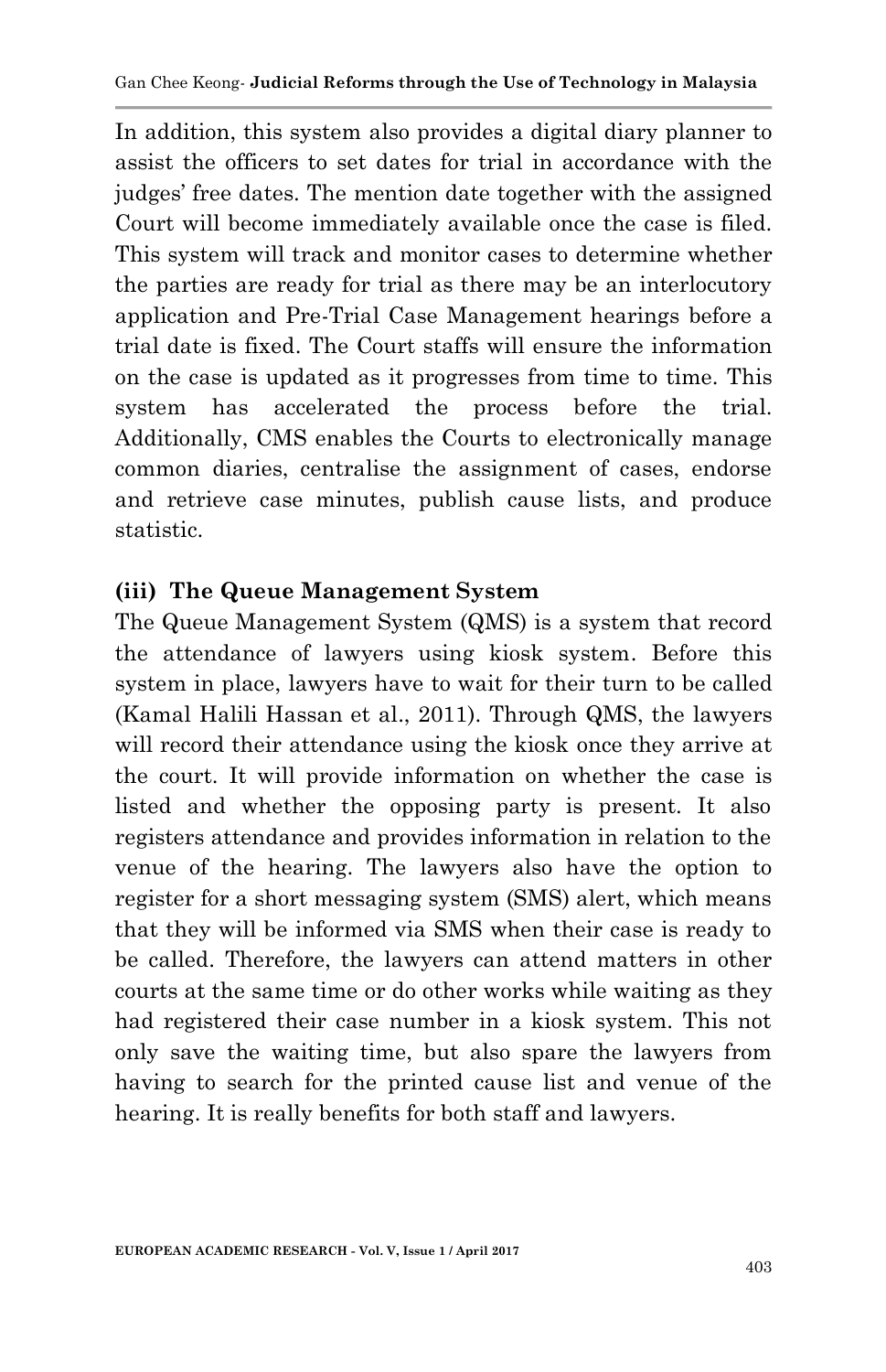# **(iv) The Court Recording and Transcription System (CRT)**

The Court Recording and Transcription System (CRT) is a system introduced to record the proceedings in the open Court. This obviates the need for judges to write the details of the proceedings manually as the system can record the whole proceedings in audio video format. The video recording can then be retrieved and converted into various forms, either in CDR, DVD or in a thumb drive when needed, such as requested by the lawyers at the end of the day. Transcription of the proceedings may be done either simultaneously or post trial.

The CRT system provides visual and auditory recordings of proceedings in Court with the use of video and sound recording systems. With the implementation of this system, the judges can now focus and observe the proceedings better. Additionally, the recording system allows judges to review the demeanor of the accused while they are giving their evidence. In the courtroom, the users can watch live Court proceedings while retaining security and privacy controls. Besides, the amendment of the Criminal Procedure Code to allow this mode of recording has shown the Courts seriousness in judicial reforms through the use of technology.

# **(B) PHASE II**

The use of technology had significantly improved the delivery system and speed up hearing of cases. Thus, the Malaysian Judiciary has planned to expand the e-Court system for all the courts throughout Malaysia. Nevertheless, the e-Court system then was facing critical challenges. So the Malaysian Judiciary had taken steps to address these challenges through e-Court Phase II. In March 2016, the Malaysian Judiciary had launched Phase II of the project which equipped with new features that will benefit the stakeholders. E-Court Phase II have additional modules which are not available in Phase I. Those modules include online filing for criminal matters and Power of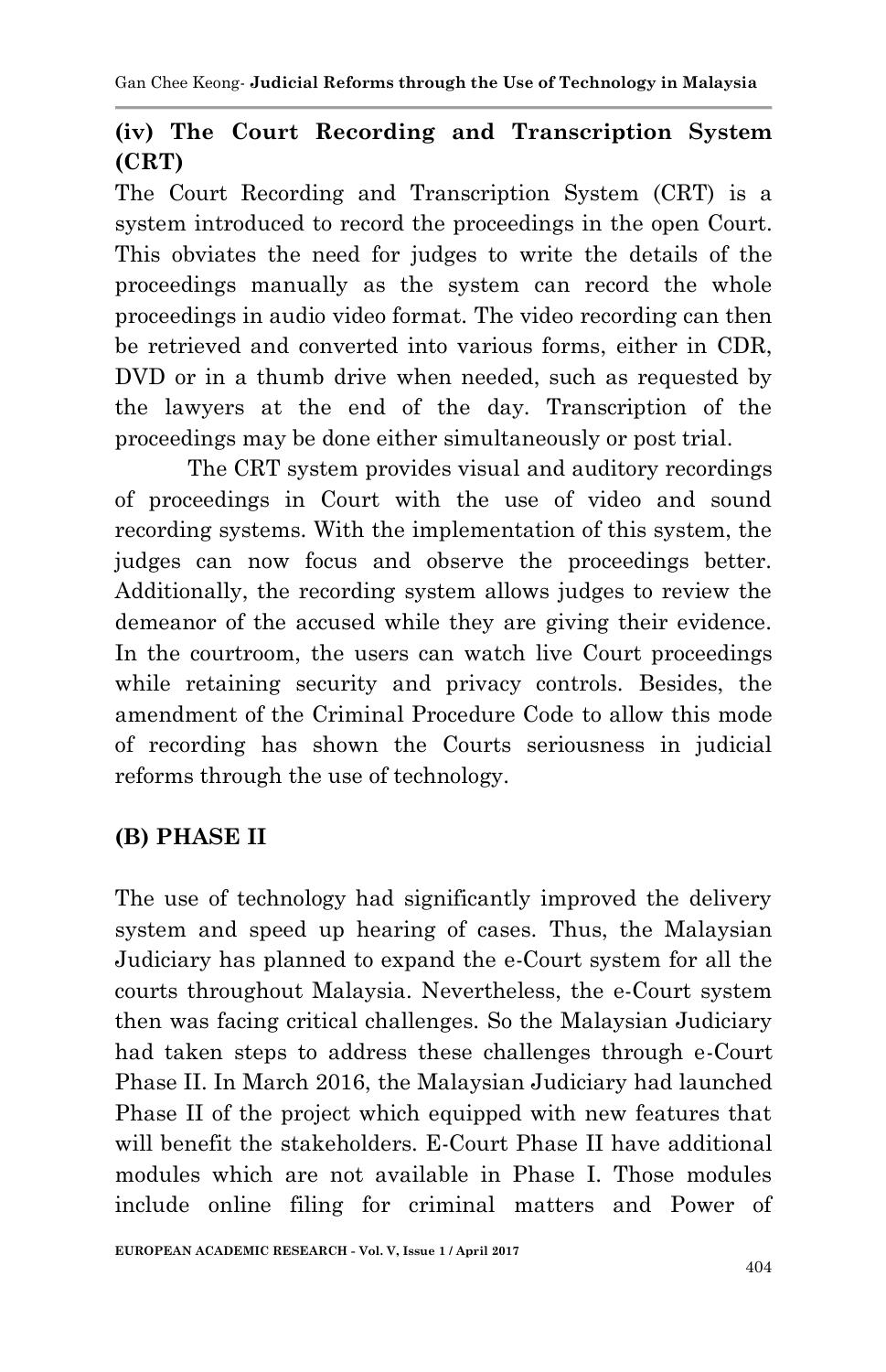Attorney, appeal module for the Court of Appeal and Federal Court, e-lelong, integration with Bar Council for Practising Certificate Module, and integration with Royal Malaysian Police, Road Transport Department, Immigration Department, National Registration Department, Insolvency Department and Prison Department (Arifin Zakaria, 2017).

With the implementation of the Phase II, more users will benefit from the new system. Under Phase II, online filing for criminal matters have been implemented at the Melaka Court on 22 December 2016 and Kuantan Court on 11 January 2017. The e-filing system will be extended in stages to all criminal courts soon. Besides, Phase II also brings the court bidding system online which known as "e-lelong" system. The elelong system is developed to replace the manual public auction process in court, and it was launched on 29 March 2017 in the Kuantan Court Complex. With the new system, it would increase its integrity and transparency, and remove manipulation as well as abuse present in the manual bidding system. This certainly will speed up debt recovery. The Malaysian Judiciary will also establish one stop centre in the near future for the depositing of Power of Attorney (registration and revocation) documents from the High Court throughout the Peninsular Malaysia based in Kuantan Court. This project will be integrated with the e-Court system. With the implementation of this project, all filings and searches for Power of Attorney documents can be done online (Arifin Zakaria, 2016).

#### **OTHER RELATED MEASURES**

The Malaysian Judiciary has also introduced numbers of other innovative measures to improve the judicial administration. They have introduced e-Court Finance system (E-CFS) in 2014. The e-Court Finance system is a computerized accounting system introduced to replace the manual accounting system. Under this system, a new mode of channeling payments for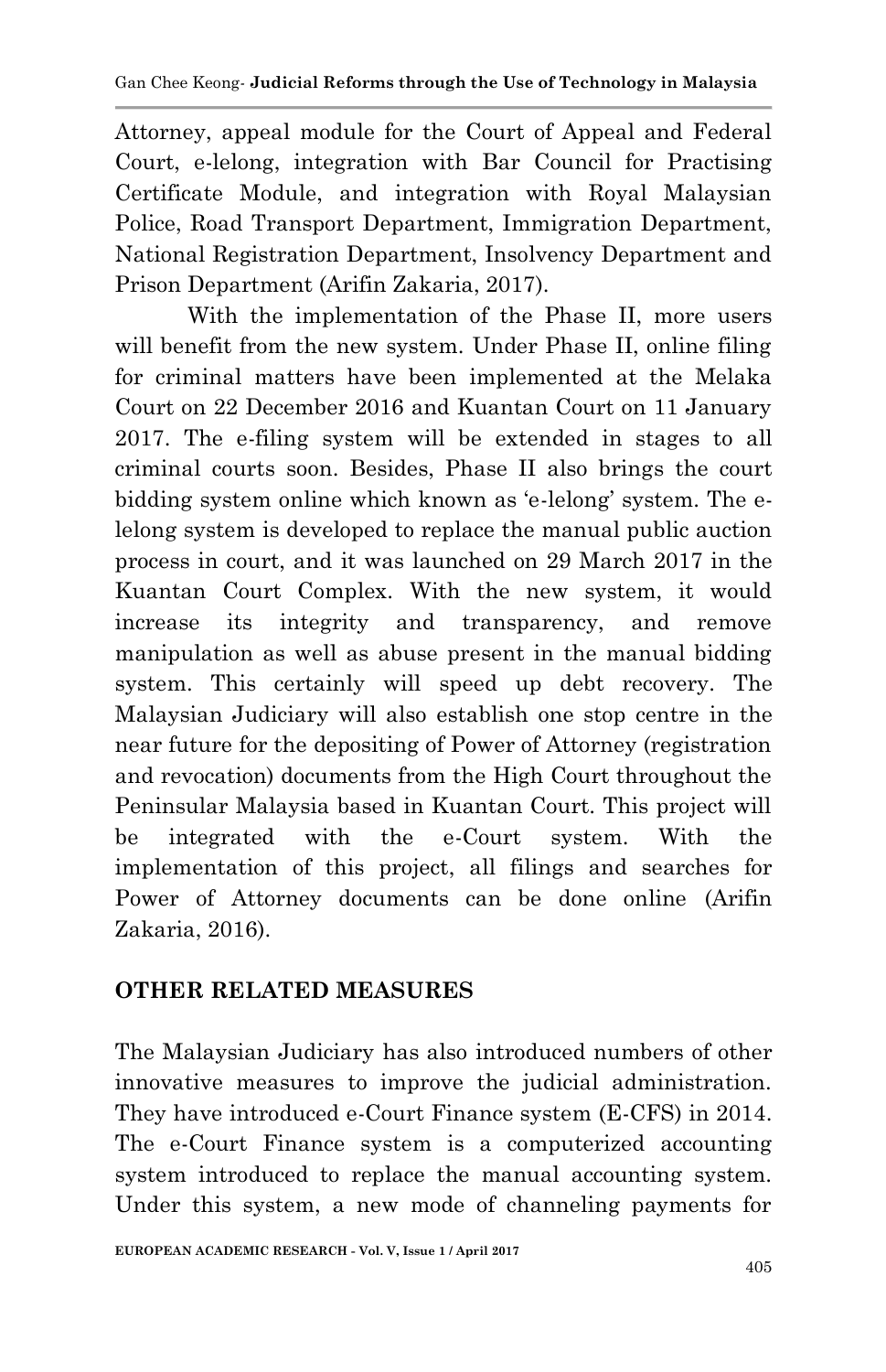filing of court documents has been introduced where payments can be made online via the FPX or through the Kiosk or e-POS system located at the courts. Payment of fines for traffic summons ordered by the courts can be made through this system (Arifin Zakaria, 2015).

With effect from 9th December 2015, the Malaysian Judiciary has introduced e-Jurubahasa (interpreter) to facilitate and expedite the process of applying of foreign language interpreters in criminal matters. This system is accessible online throughout Malaysia. In the meantime, the manual work process of probate and administration has converted into an electronic system in order to enhance the management for probate and administration process. Through the implementation of this system, the work process is shortened from 6 months to a mere 3 days. With the e-Court system in place, the e-Courts have been able to improve the delivery system to the public at large (Arifin Zakaria, 2016).

## **RESULT**

The introduction of e-Court system has contributed great impact to the performance of Malaysian Judiciary. The overall case disposal is significantly higher than the disposal before e-Court system was implemented. This can be seen particularly in the statistics of the Subordinate Courts of Malaysia as shown below:

**Table 1: Pending Civil Cases for Subordinate Courts, End of 2009 and 2016**

| Court                     | As of Dec 2009 | As of Dec 2016 |
|---------------------------|----------------|----------------|
| <b>Sessions Courts</b>    | 61.659         | 14.769         |
| <b>Magistrates Courts</b> | 71.681         | 50.663         |

(Source: World Bank Progress Report and Statistics Unit of Federal Court)

The above result showed that there was a remarkable reduction of total number of pending civil cases in the Sessions Courts from 61,659 as of December 2009 to 14,769 in December 2016.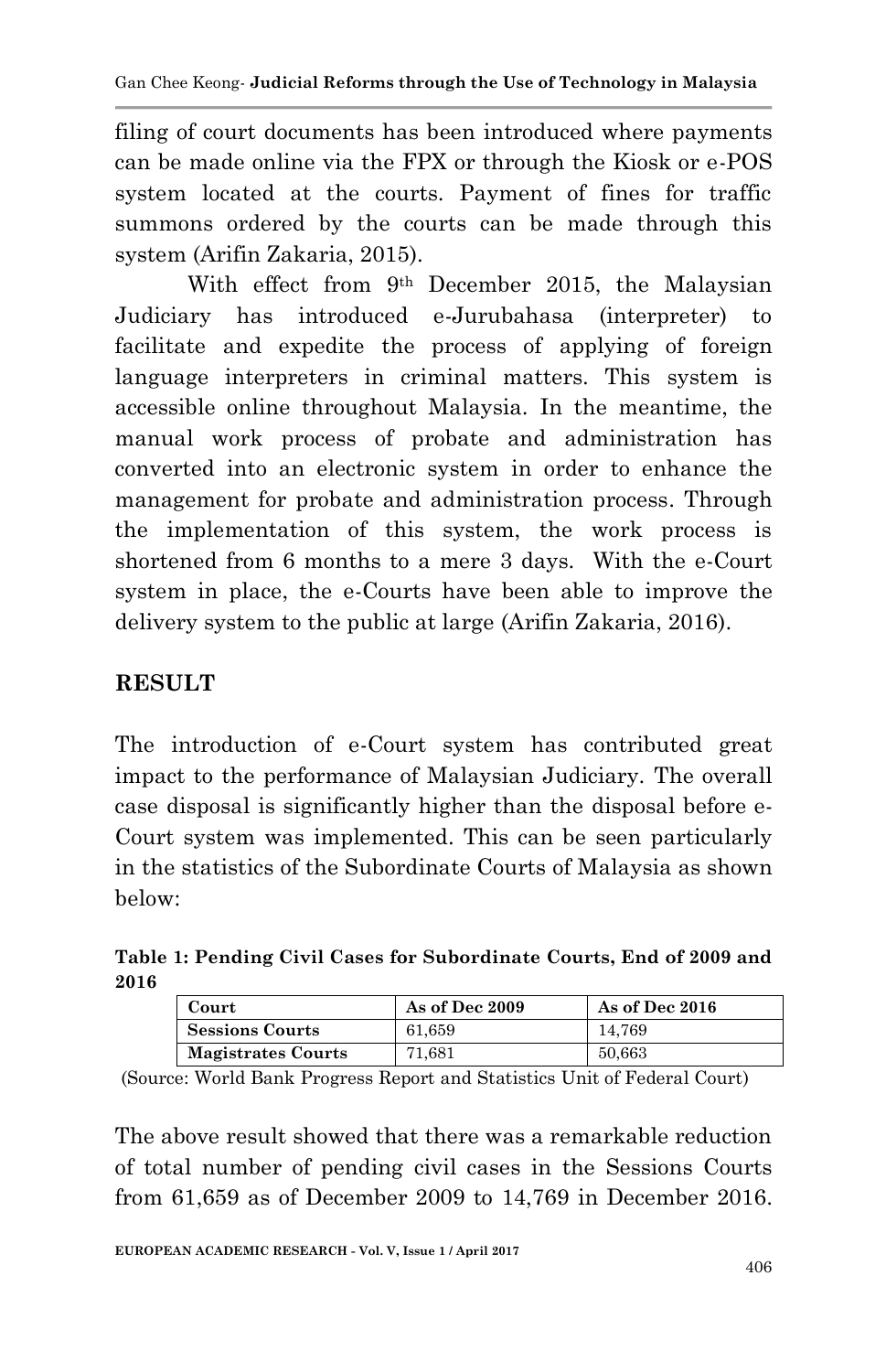As for Magistrates Courts, the number was reduced from 71,681 in December 2009 to 50,663 in December 2016.

Additionally, an independent survey was conducted by the Malaysia Productivity Corporation (MPC) on the impact of e-filing, and the findings show that e-filing has significantly improved the efficiency of the court registry. The e-filing system is also awarded the "Top Merchant" for 2012 by MyClear, the FPX gateway service provider for e-payment, for having the most number of online payment transactions every month (Arifin Zakaria, 2013). The adoption of these technologies had improved tremendously the courts' performance, and reduced the backlogs of cases. No doubt, e-Court system has become a coordination mechanism that can save a lot of court time and make the judicial process effective, faster, better, and easier. This brings back the trust and confidence of people in the judiciary, which was previously labelled as slow and inefficient.

### **CONCLUSION**

The management of court records through the use of technology give great impact to the government and citizen as a whole. The increase of case disposal rate after the electronic system implementation in Civil Courts provides improvement in judicial service delivery in Malaysia. Malaysian experience has been referred to and is being modeled by many countries around the world. An effective and efficient legal system is important to administer justice fairly in accordance with the rule of law to inspire trust, confidence and enhance access to justice. The e-Court system has transformed the adjudication system, enabling the public reap significant benefits while modernizing and globalizing the Malaysian Judiciary. However, initiatives and efforts must continue to be implemented from time to time to enhance the efficiency of the Judiciary at all levels and to improve the delivery system.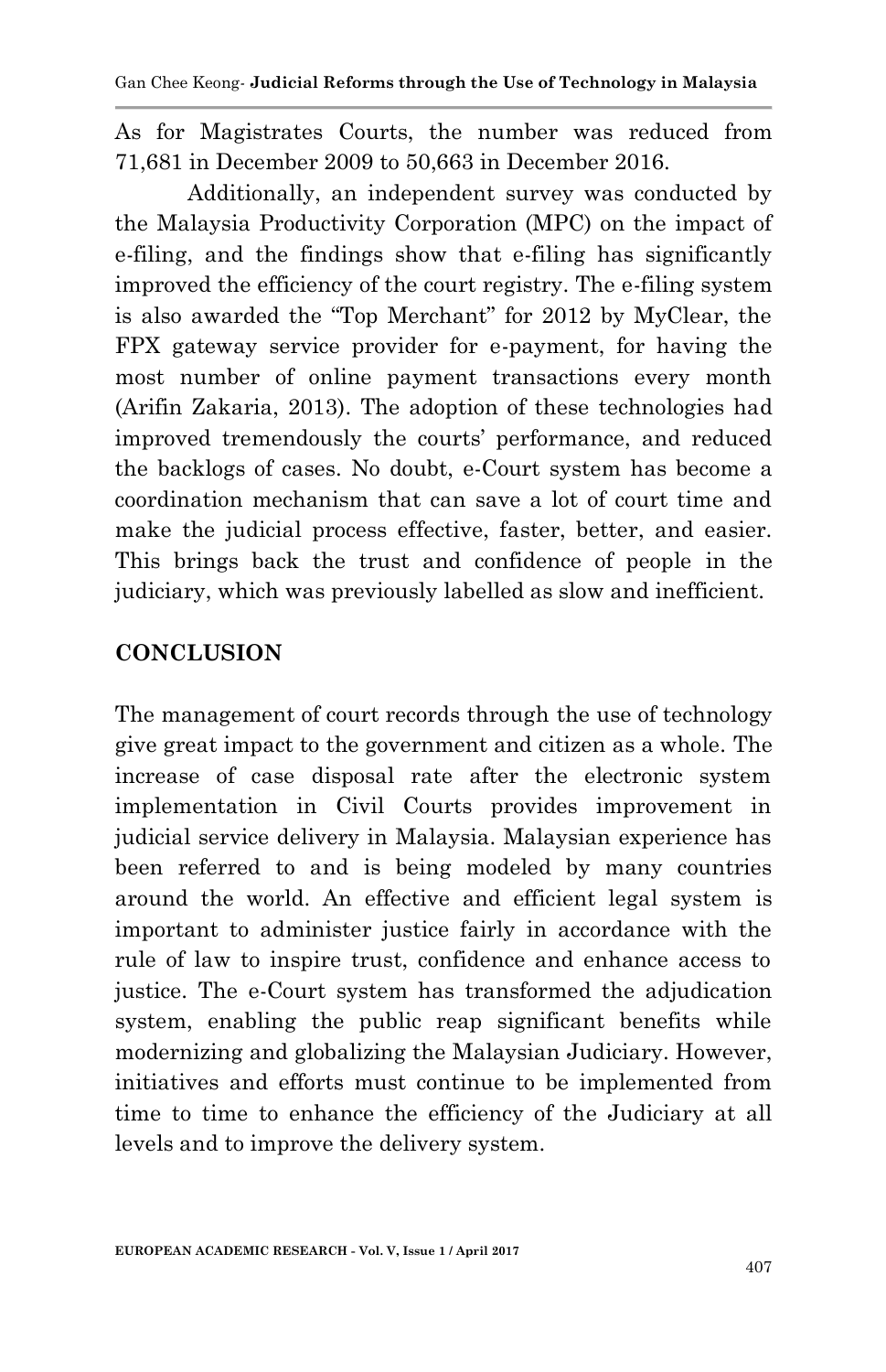#### **REFERENCES**

- 1. Arifin bin Zakaria, "Chief Justice's Speech for the Opening of the Legal Year 2017," *Malayan Law Journal*  1 (2017): i-xix.
- 2. Arifin bin Zakaria, "Speech by YAA Tun Arifin Zakaria, Chief Justice of Malaysia at the Opening of the Legal Year 2016," *Malayan Law Journal* (2016): i-xvi.
- 3. Kamal Halili Hassan et al., "The E-Court System in Malaysia" (paper presented at the 2011 2nd International Conference on education and management technology, Shanghai, China, August 19-21, 2011).
- 4. "Malaysia Court Backlog and Delay Reduction Program: A Progress Report," World Bank, accessed March 06, 2017, http://documents.worldbank.org/curated/en.
- 5. Qishin Tariq, "e-Courts filing system to integrate 14 govt agencies." *The Star Online*, March 11, 2016, accessed March 11, 2016, http://www.thestar.com.my/news/nation/2016/03/11/ecou rts-online-filing-system/.
- 6. Wan Satirah Wan Mohd Saman et al., "E-Court: Information and Communication Technologies for Civil Court Management" (paper presented at the Portland International Center for Management of Engineering and Technology 2013 Conference, San Jose, California, July 28 - August 1, 2013).
- 7. "Speech by YAA Tun Arifin Zakaria Chief Justice of Malaysia at the Opening of the Legal Year 2015," Malaysian Judiciary, accessed March 10, 2017, http://www.kehakiman.gov.my/sites/default/document3/ Teks%20BY%20CJ%20OF%20MALAYSIA%20AT%20O LY%202015.docx\_.pdf.
- 8. "Speech by YAA Tun Arifin Zakaria Chief Justice of Malaysia at the Opening of the Legal Year 2013," Malaysian Judiciary, accessed March 10, 2017, http://www.kehakiman.gov.my/sites/default/document3/